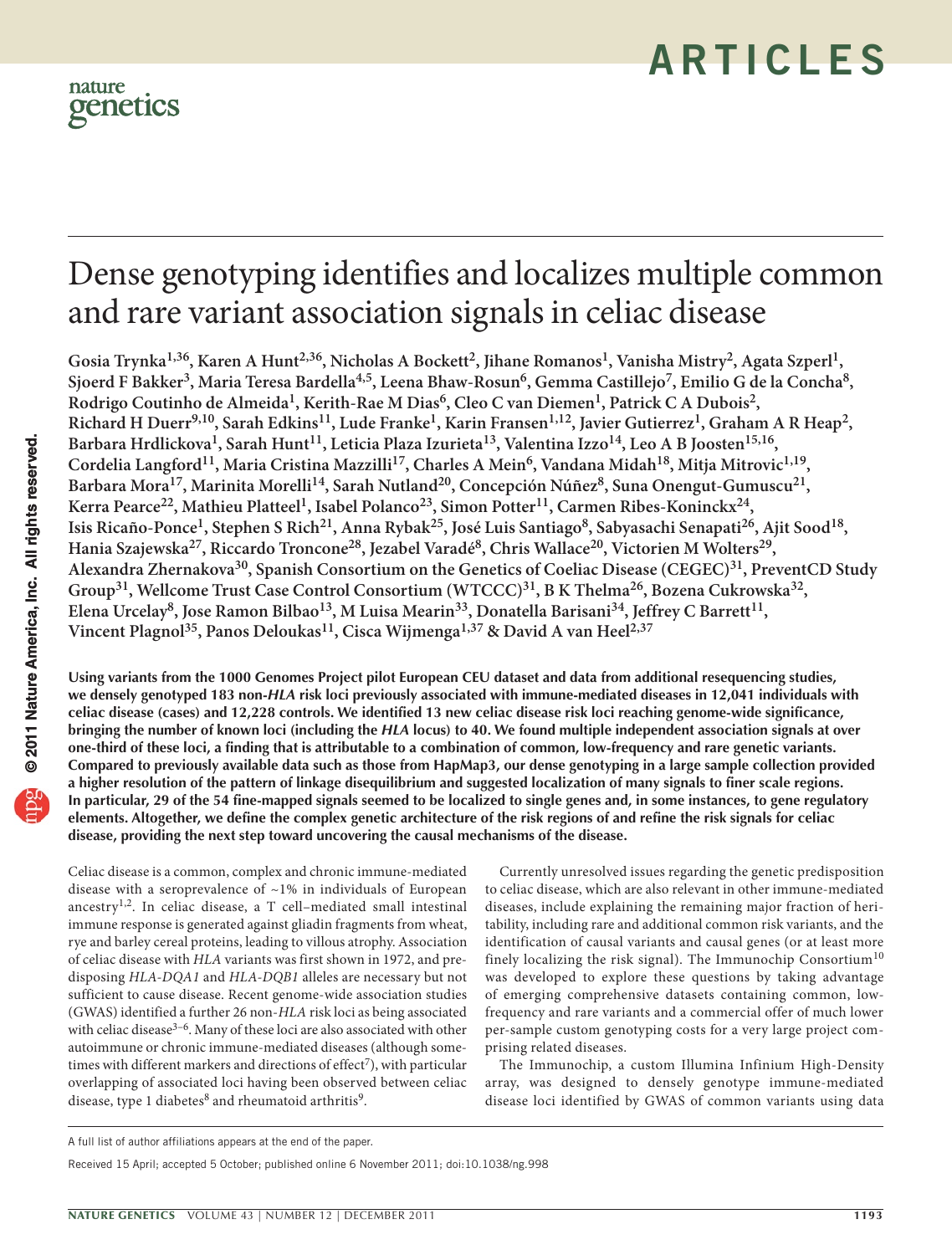## <span id="page-1-0"></span>Table 1 Sample collections

| Population sample            | $\text{Cases}^a$ | Controls           |
|------------------------------|------------------|--------------------|
| UK                           | 7,728            | 8.274 <sup>b</sup> |
| The Netherlands              | 1,123            | 1,147              |
| Poland                       | 505              | 533                |
| Spain-CEGEC <sup>c</sup>     | 545              | 308                |
| Spain-Madrid <sup>c</sup>    | 537              | 320                |
| Italy-Rome, Milan and Naples | 1,374            | 1,255              |
| India-Punjab                 | 229              | 391                |
| Total                        | 12,041           | 12,228             |

The collections from the UK, The Netherlands, Poland, Spain (Madrid) and Italy contained essentially the same sample set as our 2010 GWAS of celiac disease<sup>5</sup> but had substantial additional samples from the UK and The Netherlands and excluded amplified DNA samples from the Spanish collections. The Indian collection was not previously studied. Our 2010 GWAS contained several collections not studied here. .<br><sup>a</sup>Cases are defined as individuals with Celiac disease. <sup>b</sup>This data includes 5,430 UK 1958 Birth Cohort participants and 2,844 UK Blood Services Common Controls. CWe considered the two Spanish population samples separately because the samples were genotyped in different laboratories.

from the 1000 Genomes Project and any other available diseasespecific resequencing data. The 1000 Genomes Project pilot CEU low-coverage whole-genome–sequencing dataset captures 95% of the variants of minor allele frequency  $(MAF) = 0.05$ , and although it is underpowered to comprehensively detect variants of rarer allele frequency, the dataset still identifies  $60\%$  of variants of  $MAF = 0.02$ and 30% of variants of  $MAF = 0.01$  (ref. 11). The Immunochip Consortium selected 186 distinct loci containing markers reaching genome-wide significance ( $P < 5 \times 10^{-8}$ ) from 12 diseases (autoimmune thyroid disease, ankylosing spondylitis, Crohn's disease, celiac disease, IgA deficiency, multiple sclerosis, primary biliary cirrhosis, psoriasis, rheumatoid arthritis, systemic lupus erythematosus, type 1 diabetes and ulcerative colitis). We submitted all sample

variants from the 1000 Genomes Project lowcoverage pilot CEU population<sup>11</sup> (September 2009 release) that were in 0.1-cM (HapMap3 CEU) recombination blocks around each GWAS region lead marker for array design. We did not apply any filtering on correlated variants (linkage disequilibrium (LD)). Further case and control regional resequencing data were submitted by several groups (Online Methods and **Supplementary Note**), as well as a small amount of investigatorspecific undisclosed content, including GWAS results of intermediate significance.

Most GWAS were performed using common SNPs (typically with  $MAF > 5\%$ ) further selected for low inter-marker correlation and/or even genomic spacing. In contrast to GWAS, the Immunochip Consortium represents an opportunity to in depth and comprehensively dissect the architecture of both rare and common genetic variation at immunobiologically relevant genomic regions in human diseases. Because of the presence of the majority of the polymorphic genetic variants from the 1000 Genomes Project pilot CEU dataset (as well as additional resequencing at some loci) in our final Immunochip dataset, the true causal variants at many risk loci may have been directly genotyped and analyzed.

# **RESULTS**

# **Overview of the study design**

We submitted a total of 207,728 variants for Immunochip assay design, and 196,524 variants passed manufacturing quality control at Illumina. After extensive and stringent data quality control (Online Methods), we analyzed a near-complete dataset (overall, there were only 0.008% missing genotype calls) comprising 12,041 cases with celiac disease, 12,228 controls (from seven geographic regions; **[Table 1](#page-1-0)**) and 139,553 polymorphic (defined here as at least two observed genotype groups) markers. We assayed 634 biallelic SNPs in duplicate; at these SNPs, we observed 189 of the 15,384,884 (0.0012%) genotype calls to be discordant. Considering the intended 207,728 variants submitted for design and an observed ~9.1% non-polymorphic rate in our data after quality control filtering, we estimated that we had high quality genotype data on ~74% of the complete set of the 1000 Genomes Project pilot CEU true polymorphic variants at the finemapped regions.

We observed that 36 of the 183 non-*HLA* immune-mediated disease loci selected for dense 1000-Genomes–based genotyping using the Immunochip reached genome-wide significance ( $P < 5 \times 10^{-8}$ ) for celiac disease in either the current study or in our previous GWAS<sup>[5](#page-8-9)</sup> (the summary association statistics for all markers are available in T1DBase (see URLs)). All variants reaching genome-wide significance were common (MAF > 5%). We also observed marked enrichment for celiac disease association signals of intermediate significance (for example, rs6691768, at the *NFIA* locus,  $P = 5.3 \times 10^{-8}$ ) at a proportion of the remaining 147 densely genotyped non-celiac autoimmune disease regions (**Supplementary Fig. 1**). Variants from three densely genotyped regions selected on Immunochip for a non–immune-mediated trait (bipolar disorder) showed no excess of association signals (**Supplementary Fig. 1**).



<span id="page-1-1"></span>Figure 1 Manhattan plot of association statistics for previously known and newly discovered celiac disease risk loci. Newly discovered loci are indicated in blue; loci with multiple signals are shown in a gray highlighted box. The significance threshold used was  $P = 5 \times 10^{-8}$ .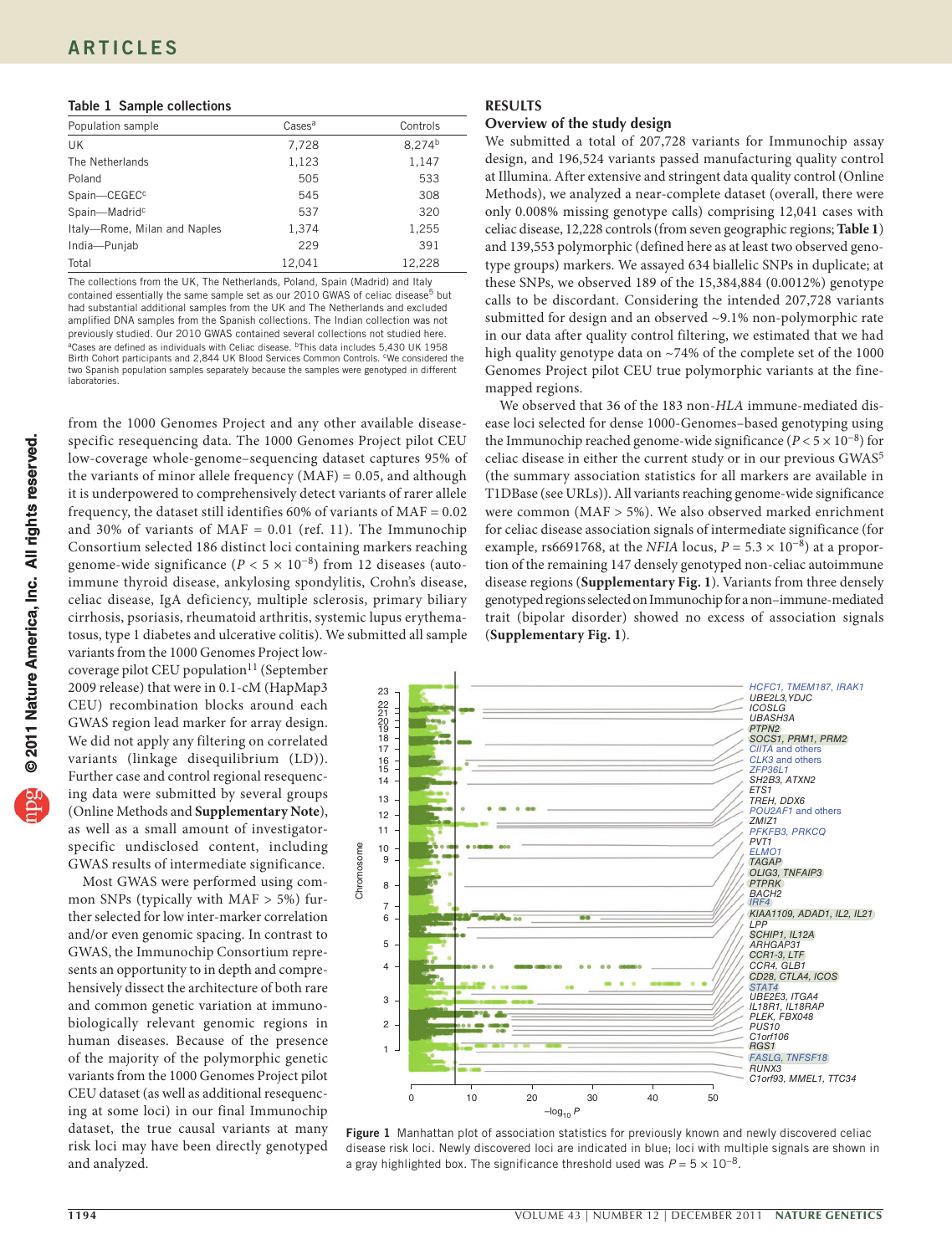<span id="page-2-0"></span>Table 2 Risk variant signals at genome-wide significant celiac disease loci

|                          |                           | HapMap3 CEU LD block <sup>b</sup>                |                  |                        |      | The position of highly                                           | Localization relative                                  |
|--------------------------|---------------------------|--------------------------------------------------|------------------|------------------------|------|------------------------------------------------------------------|--------------------------------------------------------|
| Top variant <sup>a</sup> | Chr.                      | position ( $n$ markers; size <sup>c</sup> )      | MAF <sup>d</sup> | P <sup>e</sup>         | OR   | correlated variants <sup>f</sup> (n markers; size <sup>c</sup> ) | to protein-coding genesg                               |
| rs4445406                | $\mathbf{1}$              | 2,396,747-2,775,531<br>(358; 379)                | 0.344            | $5.4 \times 10^{-12}$  | 0.87 | 2,510,162-2,710,035<br>(27; 200)                                 | Clorf93, MMEL1, TTC34                                  |
| rs72657048               | 1                         | 25,111,876-25,180,863<br>(125; 69)               | 0.498            | $3.8 \times 10^{-6}$   | 0.92 | 25,162,321-25,177,139<br>(18; 15)                                | 0-10 kb 5' and the first exon of<br>RUNX3              |
| rs12068671               | $\mathbf{1}$              | 170,917,308-171,207,073<br>(355; 290)            | 0.185            | $1.4 \times 10^{-10}$  | 0.86 | 170,940,206-170,948,695<br>(11; 8)                               | 35-43 kb 5' of FASLG                                   |
| Signal 2<br>rs12142280   | $\mathbf{1}$              | $, \,$                                           | 0.180            | $8.3 \times 10^{-9,e}$ | 0.87 | 171,129,607-171,131,275<br>(2; 2)                                | Intergenic region between FASLG<br>and TNFSF18         |
| rs1359062                | $\mathbf{1}$              | 190,728,935-190,814,664<br>(181; 86)             | 0.180            | $2.5 \times 10^{-25}$  | 0.77 | 190,786,488-190,811,722<br>(17; 25)                              | 0-24 kb 5' of and the first exon of<br>RGS1            |
| Signal 2<br>rs72734930   | $\mathbf{1}$              | $, \,$                                           | 0.022            | $3.7 \times 10^{-4,e}$ | 1.23 | 190,779,182<br>(1)                                               | 32 kb 5' of RGS1                                       |
| rs10800746               | $\mathbf{1}$              | 199, 119, 734 - 199, 308, 949<br>(331; 189)      | 0.305            | $2.6 \times 10^{-8}$   | 0.89 | 199,148,015<br>(1)                                               | Ninth intron of Clorf106                               |
| rs13003464               | $\overline{c}$            | 60,768,233-61,745,913<br>(1,047; 978)            | 0.388            | $4.3 \times 10^{-16}$  | 1.17 | 61,040,333-61,058,360<br>(3; 18)                                 | Exons 5-11 of PUS10                                    |
| rs10167650               | 2                         | 68,389,757-68,535,760<br>(357; 146)              | 0.266            | $1.3 \times 10^{-4}$   | 0.92 | 68,493,221-68,499,064<br>(4; 6)                                  | Intergenic region between PLEK and<br><b>FBX048</b>    |
| rs990171                 | 2                         | 102,221,730-102,573,468<br>(894; 352)            | 0.225            | $1.2 \times 10^{-16}$  | 1.20 | 102,338,297-102,459,513<br>(45; 121)                             | IL18R1 and IL18RAP                                     |
| rs1018326                | $\overline{c}$            | 181,502,502-181,972,196<br>(898; 470)            | 0.418            | $3.1 \times 10^{-16}$  | 1.16 | 181,708,291-181,803,246<br>(24; 95)                              | Intergenic region between UBE2E3<br>and ITGA4          |
| rs6715106                | $\overline{c}$            | 191,581,798-191,715,979<br>(203; 134)            | 0.058            | $8.4 \times 10^{-9}$   | 0.79 | 191,621,279-191,643,278<br>(4; 22)                               | Exons 6-14 of STAT4                                    |
| Signal 2<br>rs6752770    | $\overline{c}$            |                                                  | 0.296            | $1.3 \times 10^{-6,e}$ | 1.10 | 191,681,808<br>(1)                                               | Intron 3 of STAT4                                      |
| Signal 3<br>rs12998748   | $\overline{c}$            | $, \,$                                           | 0.119            | $2.6 \times 10^{-4,e}$ | 0.90 | 191,656,882<br>(1)                                               | Intron 3 of STAT4                                      |
| rs1980422                | 2                         | 204,154,625-204,524,627<br>(642; 370)            | 0.233            | $1.4 \times 10^{-15}$  | 1.19 | 204,318,641-204,320,303<br>(2; 2)                                | Intergenic region between CD28 and<br>CTLA4            |
| Signal 2<br>rs34037980   | $\mathbf{2}$              | ,,                                               | 0.217            | $1.6 \times 10^{-5,e}$ | 0.91 | 204,470,572-204,478,299<br>(2; 8)                                | Intergenic region between CTLA4<br>and ICOS            |
| Signal 3<br>rs10207814   | $\overline{c}$            | $, \,$                                           | 0.039            | $1.3 \times 10^{-4,e}$ | 1.20 | 204,158,521-204,168,206<br>(5; 10)                               | 111-121 kb 5' of CD28                                  |
| rs4678523                | 3                         | 32,895,606-33,063,377<br>$(260, 168 \text{ kb})$ | 0.313            | $2.4 \times 10^{-7}$   | 1.11 | 33,012,725-33,012,756<br>(2; 31)                                 | Intergenic region between CCR4 and<br>GLB1             |
| rs2097282                | 3                         | 45904804-46625997<br>(1,343; 721)                | 0.314            | $1.1 \times 10^{-20}$  | 1.20 | 46, 321, 275 - 46, 377, 631<br>(27; 56)                          | Intergenic region between CCR3 and<br>CCR <sub>2</sub> |
| Signal 2<br>rs7616215    | $\ensuremath{\mathsf{3}}$ | ,,                                               | 0.361            | $8.6 \times 10^{-9,e}$ | 1.12 | 46, 162, 711 - 46, 180, 690<br>(2; 18)                           | 38-55 kb 3' of CCR1                                    |
| Signal 3<br>rs60215663   | 3                         | ,,                                               | 0.070            | $4.8 \times 10^{-5,e}$ | 1.16 | 46,458,634-46,480,319<br>(7; 22)                                 | Exons 2-13 of LTF<br>(NM_002343.3)                     |
| rs61579022               | 3                         | 120,587,671-120,783,345<br>(372; 196)            | 0.390            | $9.9 \times 10^{-9}$   | 1.11 | 120,601,187-120,605,968<br>(4; 5)                                | Intron 10 of ARHGAP31                                  |
| $[imm_3]$<br>161120372]  | 3                         | 161,065,075-161,237,201<br>(423; 168)            | 0.111            | $2.6 \times 10^{-27}$  | 1.36 | 161, 112, 778 - 161, 147, 744<br>(4; 35)                         | Intergenic region between SCHIP1<br>and IL12A          |
| Signal 2<br>rs1353248    | 3                         | ,,                                               | 0.288            | $9.8 \times 10^{-9,e}$ | 0.88 | 161,106,253<br>(1)                                               | Intergenic region between SCHIP1<br>and IL12A          |
| Signal 3<br>rs2561288    | 3                         | ,,                                               | 0.455            | $8.1 \times 10^{-8,e}$ | 1.12 | 161, 136, 316 - 161, 168, 494<br>(6; 32)                         | Intergenic region between SCHIP1<br>and IL12A          |
| rs2030519                | 3                         | 189,552,054-189,622,323<br>(142; 70)             | 0.486            | $3.0 \times 10^{-49}$  | 0.76 | 189,587,750-189,602,595<br>(8; 15)                               | Intron 2 of LPP                                        |
| rs13132308               | 4                         | 123, 192, 512 - 123, 784, 752<br>(1,294; 592)    | 0.166            | $1.9 \times 10^{-38}$  | 0.71 | 123,269,042-123,770,564<br>(11; 502)                             | Multiple genes (KIAA1109, ADAD1,<br>$IL2$ and $IL21$ ) |
| Signal 2<br>rs62323881   | 4                         | $, \,$                                           | 0.073            | $8.6 \times 10^{-5,e}$ | 1.15 | 123,257,527-123,722,990<br>(87; 465)                             | Multiple genes (KIAA1109, ADAD1,<br>$IL2$ and $IL21$ ) |
| rs1050976                | 6                         | 315,547-402,748<br>(199; 87)                     | 0.488            | $1.8 \times 10^{-9}$   | 0.89 | 353,079-355,417<br>(3; 2)                                        | 3' UTR of IRF4 (NM_002460.3)                           |
| Signal 2<br>rs12203592   | 6                         | ,,                                               | 0.183            | $2.6 \times 10^{-4,e}$ | 0.91 | 341,321<br>(1)                                                   | Intron 4 of IRF4 (NM_002460.3)                         |
| rs7753008                | 6                         | 90,863,556-91,096,529<br>(341; 233)              | 0.380            | $2.7 \times 10^{-7}$   | 1.10 | 90,866,360-90,875,874<br>(5; 10)                                 | Intron 2 of BACH2<br>(NM_001170794.1)                  |
| rs55743914               | 6                         | 127,993,875-128,382,483<br>(572; 389)            | 0.239            | $1.1 \times 10^{-18}$  | 1.21 | 128, 332, 892 - 128, 335, 255<br>(2; 2)                          | The last exon of PTPRK in the 3'<br>UTR (NM_002844.3)  |

(continued)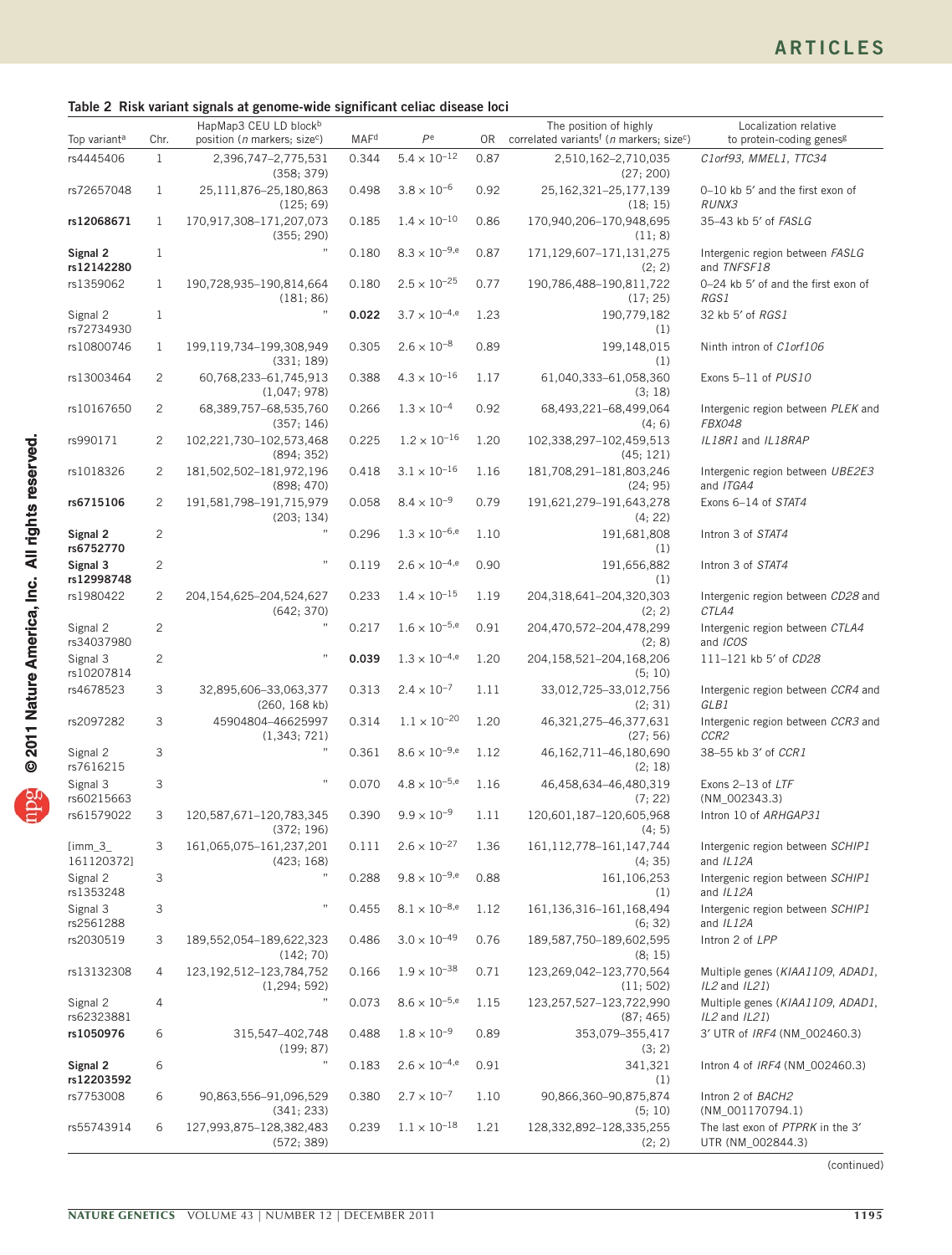| Table 2 Risk variant signals at genome-wide significant cellac disease loci (continued) |
|-----------------------------------------------------------------------------------------|
|-----------------------------------------------------------------------------------------|

| Top variant <sup>a</sup>            | Chr.           | Table 2 Thisk variant signals at genome-wide significant cenac disease foci (continued)<br>HapMap3 CEU LD block <sup>b</sup><br>position (n markers; size <sup>c</sup> ) | <b>MAF<sup>d</sup></b> | $P^e$                             | 0R   | The position of highly<br>correlated variants <sup>f</sup> (n markers; size <sup>c</sup> ) | Localization relative<br>to protein-coding genes <sup>g</sup>        |
|-------------------------------------|----------------|--------------------------------------------------------------------------------------------------------------------------------------------------------------------------|------------------------|-----------------------------------|------|--------------------------------------------------------------------------------------------|----------------------------------------------------------------------|
| Signal 2<br>rs72975916              | 6              | $\mathfrak{c}\mathfrak{c}$                                                                                                                                               | 0.150                  | $1.2 \times 10^{-5,e}$            | 0.89 | 128,307,943-128,339,304<br>(15; 31)                                                        | PTPRK exons 28-30 in the 3' UTR<br>to 24 kb 3'                       |
| rs17264332                          | 6              | 137,924,568-138,316,778<br>(864; 392)                                                                                                                                    | 0.211                  | $5.0 \times 10^{-30}$             | 1.29 | 138,000,928-138,048,197<br>(6; 47)                                                         | Intergenic region between OLIG3 and<br>TNFAIP3                       |
| Signal 2<br>$[imm_6]$<br>138043754] | 6              | $\mathfrak{c}\mathfrak{c}$                                                                                                                                               | 0.190                  | $2.1 \times 10^{-7}$ <sup>e</sup> | 0.88 | 138,015,797-138,043,754<br>(4; 28)                                                         | Intergenic between OLIG3 and<br>TNFAIP3                              |
| rs182429                            | 6              | 159,242,314-159,461,818<br>(514; 220)                                                                                                                                    | 0.427                  | $8.5 \times 10^{-16}$             | 1.16 | 159,385,965-159,390,046<br>(4; 4)                                                          | 4 kb 5' and 5' UTR of TAGAP<br>$(NM_152133.1)$                       |
| Signal 2<br>rs1107943               | 6              | $\mathfrak{c}\mathfrak{c}$                                                                                                                                               | 0.071                  | $2.8 \times 10^{-6,e}$            | 1.18 | 159,418,255<br>(1)                                                                         | 32 kb 5' of TAGAP (NM_152133.1)                                      |
| $[1kg_7]$<br>37384979]              | $\overline{7}$ | 37,330,503-37,406,978<br>(213; 76)                                                                                                                                       | 0.101                  | $2.1 \times 10^{-8}$              | 1.18 | 37,366,994-37,404,402<br>(31; 37)                                                          | Intron 1 of ELMO1                                                    |
| rs10808568                          | 8              | 129,211,716-129,368,419<br>(400;157)                                                                                                                                     | 0.256                  | $2.2 \times 10^{-5}$              | 0.91 | 129, 333, 242 - 129, 345, 888<br>(4; 13)                                                   | 151-163 kb 3' of PVT1                                                |
| rs2387397                           | 10             | 6,428,077-6,585,110<br>(411; 157)                                                                                                                                        | 0.229                  | $1.9 \times 10^{-8}$              | 0.88 | 6,430,198<br>(1)                                                                           | Intergenic region between PFKFB3<br>and PRKCQ                        |
| rs1250552                           | 10             | 80,690,408-80,774,414<br>(223; 84)                                                                                                                                       | 0.470                  | $8.0 \times 10^{-17}$             | 0.86 | 80,728,033<br>(1)                                                                          | Intron 14 of ZMIZ1                                                   |
| rs7104791                           | 11             | 110,682,429-110,815,769<br>(3; 133)                                                                                                                                      | 0.209                  | $1.9 \times 10^{-11}$             | 1.16 | Not high-density genotyped                                                                 | [region: POU2AF1, C11orf93]                                          |
| rs10892258                          | 11             | 117,847,131-118,270,810<br>(466; 424)                                                                                                                                    | 0.237                  | $1.7 \times 10^{-11}$             | 0.86 | 118,080,536-118,085,075<br>(5; 5)                                                          | Intergenic region between TREH and<br>DDX6                           |
| rs61907765                          | 11             | 127,754,640-127,985,723<br>(480; 231)                                                                                                                                    | 0.213                  | $3.4 \times 10^{-13}$             | 1.18 | 127,886,184-127,901,948<br>(6; 16)                                                         | 5 kb 5' and the first exon of ETS1<br>(NM_001162422.1)               |
| rs3184504                           | 12             | 110,183,529-111,514,870<br>(938; 1,331)                                                                                                                                  | 0.488                  | $5.4 \times 10^{-21}$             | 1.19 | 110,368,991-110,492,139<br>(4; 123)                                                        | 5' UTR and exons 1-3 of SH2B3;<br>exons 2-25 and the 3' UTR of ATXN2 |
| rs11851414                          | 14             | 68,238,574-68,387,815<br>(338; 149)                                                                                                                                      | 0.221                  | $4.7 \times 10^{-8}$              | 1.13 | 68,329,159-68,341,722<br>(3; 13)                                                           | 1 kb 5' of and the first exon of<br>ZFP36L1                          |
| rs1378938                           | 15             | 72,397,784-73,270,664<br>(23; 873)                                                                                                                                       | 0.278                  | $7.8 \times 10^{-9}$              | 1.13 | Not high-density genotyped                                                                 | [region including CLK3, CSK and<br>multiple genes]                   |
| rs6498114                           | 16             | 10,834,038-10,903,351<br>(8; 69)                                                                                                                                         | 0.246                  | $5.8 \times 10^{-10}$             | 1.14 | Not high-density genotyped                                                                 | [region: CIITA]                                                      |
| rs243323                            | 16             | 11,220,552-11,385,420<br>(446; 165)                                                                                                                                      | 0.300                  | $2.5 \times 10^{-5}$              | 0.92 | 11,254,549-11,268,703<br>(12; 14)                                                          | 11 kb 5' of, 1 kb 3' of and all of<br>SOCS1                          |
| Signal 2<br>$[imm_16$<br>11281298]  | 16             |                                                                                                                                                                          | 0.004                  | $1.3 \times 10^{-4,e}$            | 1.70 | 11,281,298<br>(1)                                                                          | Intergenic region between PRM1<br>and PRM2                           |
| Signal 3<br>rs9673543               | 16             | $\iota\iota$                                                                                                                                                             | 0.169                  | $2.0 \times 10^{-4,e}$            | 1.10 | 11,292,457<br>(1)                                                                          | 10 kb 5' of PRM1                                                     |
| rs11875687                          | 18             | 12,728,413-12,914,117<br>(411; 186)                                                                                                                                      | 0.150                  | $1.9 \times 10^{-10}$             | 1.17 | 12,811,903-12,870,206<br>(16; 58)                                                          | Exons 2-5 of PTPN2 (NM<br>080422.1)                                  |
| Signal 2<br>rs62097857              | 18             | $\mathcal{U}$                                                                                                                                                            | 0.040                  | $5.2 \times 10^{-5,e}$            | 1.20 | 12,847,758<br>(1)                                                                          | Intron 2 of PTPN2 (NM_080422.1)                                      |
| rs1893592                           | 21             | 42,683,153-42,760,214<br>(226; 77)                                                                                                                                       | 0.282                  | $3.0 \times 10^{-9}$              | 0.88 | 42,728,136<br>(1)                                                                          | Intron 9 of UBASH3A (NM_018961)                                      |
| rs58911644                          | 21             | 44,414,408-44,528,088<br>(239; 114)                                                                                                                                      | 0.193                  | $6.2 \times 10^{-7}$              | 0.89 | 44,446,245-44,453,549<br>(8; 7)                                                            | 18-25 kb 3' of ICOSLG                                                |
| rs4821124                           | 22             | 20,042,414-20,352,005<br>(131; 310)                                                                                                                                      | 0.186                  | $5.7 \times 10^{-11}$             | 1.16 | 20,250,903-20,313,260<br>(36; 62)                                                          | UBE2L3, YDJC                                                         |
| rs13397                             | Χ              | 152,825,373-153,043,675<br>(88; 218)                                                                                                                                     | 0.133                  | $2.7 \times 10^{-8}$              | 1.18 | 152,872,114-152,937,386<br>(4; 65)                                                         | HCFC1, TMEM187, IRAK1                                                |

Non-HLA loci meeting genome-wide significance ( $P < 5 \times 10^{-8}$  $P < 5 \times 10^{-8}$  $P < 5 \times 10^{-8}$ ) in the current Immunochip data set and in the previous GWAS and replication data set<sup>5</sup> are shown. Loci reported for the first time for celiac disease at genome-wide significance are shown in bold in the 'top variant' column.

adbSNP130 ID. <sup>b</sup>Regions were first defined by LD blocks extending 0.1 cM to the left and right of the risk SNP, as defined by the HapMap3 CEU recombination map. For loci with multiple different previously reported risk SNPs for different diseases and overlapping blocks, the extended region is shown. All chromosomal positions are based on NCBI build 36 (hg18) coordinates. <sup>c</sup>Size in kb. <sup>d</sup>MAFs are shown for the European controls. See Supplementary Table 4 for more detailed allele frequencies in the cases and controls according to collection. Low-frequency and rare variants are shown in bold. <sup>e</sup>According to a logistic regression association test. The tests for second (and third) independent signals are conditioned on the first (and second) reported variant(s).<br>The per-locus signific <sup>g</sup>RefSeq track UCSC/hg18. Only the most significantly associated risk variant from each region and independent signal is shown. Variant names are shown as they are listed in dbSNP130 where available, and otherwise, the Illumina Immunochip manifest name is shown in brackets (Supplementary Table 5 shows both names for the variants). Chr., chromosome.

We identified 13 new celiac risk loci (*P* < 5 × 10−8; **[Fig. 1](#page-1-1)**, **[Table 2](#page-2-0)** and **Supplementary Fig. 2**), 10 of which were immune-mediated disease loci selected for dense 1000-Genomes–based genotyping on the Immunochip. Several of these new loci were reported at lesser

significance levels in our previous studies<sup>5,[9](#page-8-6)</sup>, and almost all of these loci have been reported in at least one other immune-mediated disease. These new loci, along with the *HLA* loci, bring the total number of reported (in the current and a previous study<sup>5</sup>, which had an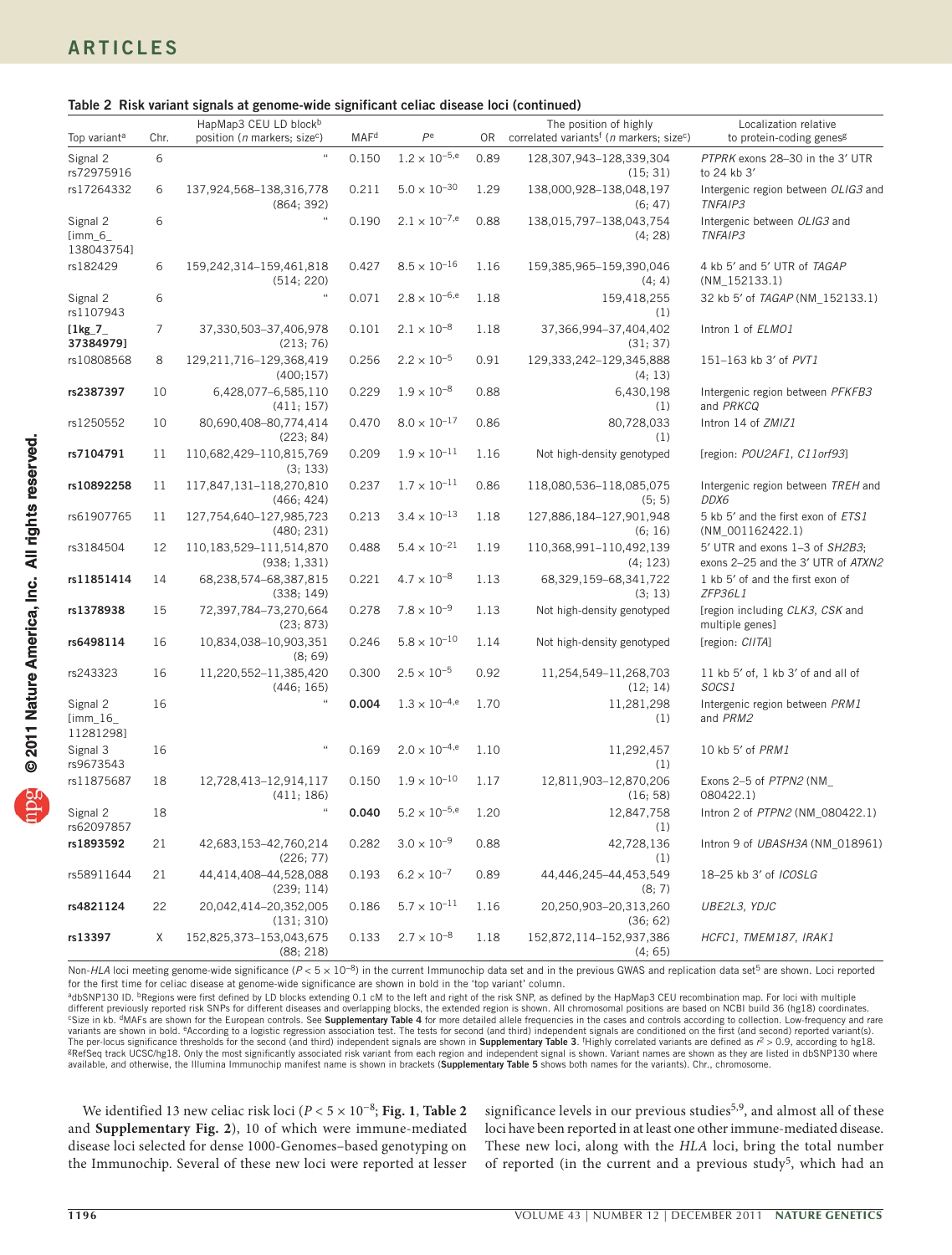# **ARTICLES**



**© 2011 Nature America, Inc. All rights reserved.**

© 2011 Nature America, Inc. All rights reserved.



<span id="page-4-0"></span>

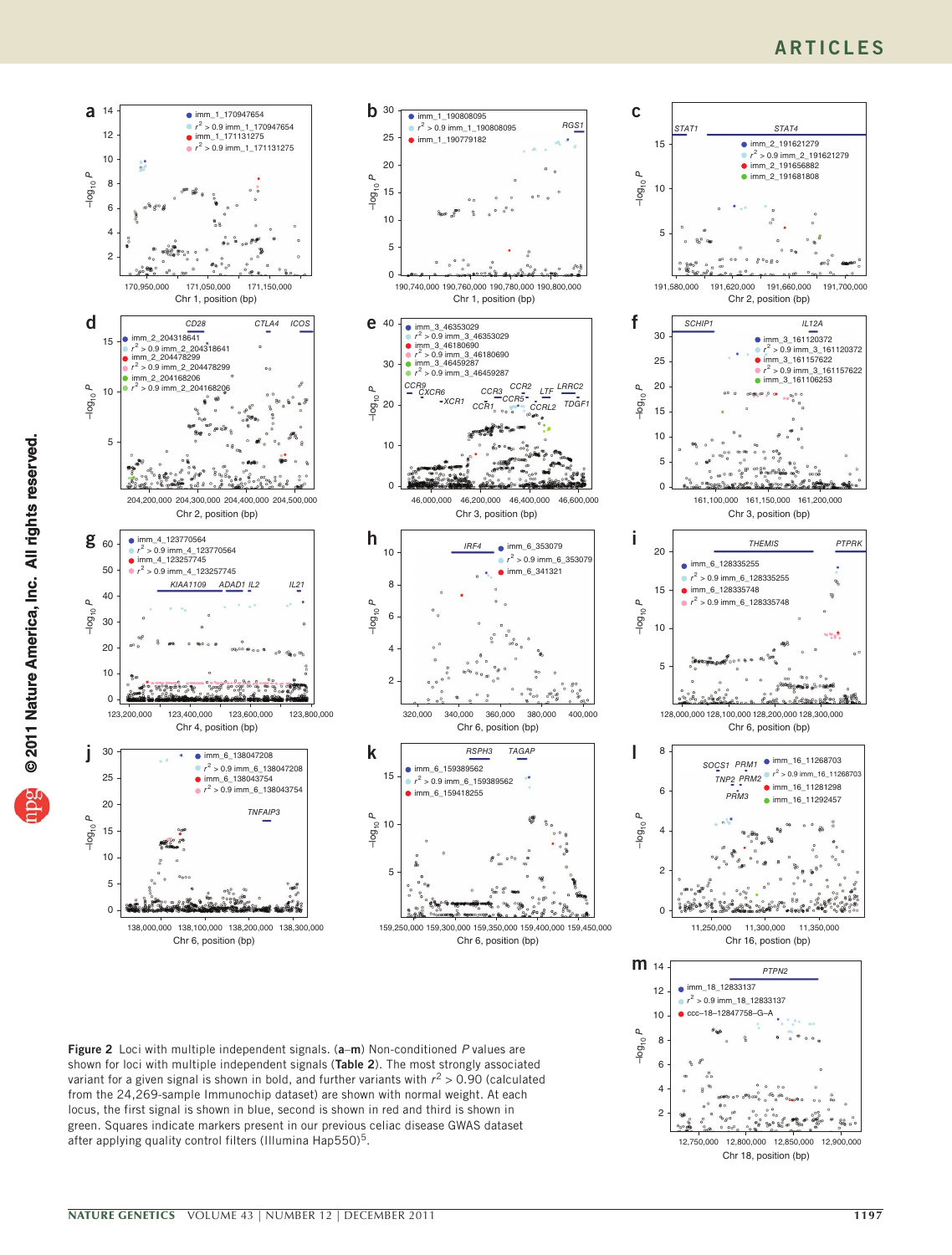overlapping but slightly different sample set) genome-wide significant celiac disease loci to 40. Most of these loci contain candidate genes of immunological function, which is consistent with our previous findings at celiac disease  $loci^{3-5}$  $loci^{3-5}$  $loci^{3-5}$ .

The median of the effect sizes (odds ratios (ORs) and inverting protective effects) for the most significant marker per locus was 1.155 (range 1.124–1.360) for the top signals from 26 non-*HLA* loci measured using Illumina Hap300 and Hap550 LD-pruned tag SNPs in our 2010 celiac disease GWAS<sup>[5](#page-8-9)</sup> and was 1.166 (range 1.087-1.408) for the corresponding most significant marker (for the same signal) per locus in the current high-density fine-mapping Immunochip data set (Wilcoxon test  $P = 0.75$ ; **Supplementary Table 1**). Although we observed no difference in the effect sizes between the GWAS lead SNPs and the subsequent fine-mapped signals, we note that the resequencing of the cases in the current Immunochip dataset is limited (see the Discussion section).

In all, we report 57 independent celiac disease association signals (**[Table 2](#page-2-0)**) from 39 separate loci, of which 18 (32%) were not efficiently  $(r^2 > 0.9;$  **Supplementary Table 2**) tagged by our previous GWAS<sup>[5](#page-8-9)</sup> (Illumina Hap550 dataset after quality control filtering) markers.

#### **Multiple independent common and rare variant signals**

In contrast to most GWAS chips, the Immunochip contains a substantial proportion of polymorphic variants of low MAF. Of 139,553 variants in our 11,837 controls of European ancestry, 24,661 variants are low frequency (defined<sup>11</sup> as  $MAF = 5-0.5%$ ) and a further 22,941 variants are rare (MAF < 0.5%). We investigated the possibility of the existence of multiple independently associated variants (of any allele frequency) at each locus using stepwise logistic regression conditioning on the most significant variant at the locus (Online Methods and **Supplementary Table 3**). This analysis is sensitive to genotype miscalling and missing data<sup>12</sup>, hence our use of extremely rigorous quality control measures for the dataset and manual inspection of genotype clusters for all reported markers.

We observed two or more independent signals at 13 of the 36 high-density genotyped non-*HLA* loci (**[Fig. 2](#page-4-0)**). Four of these loci each had three independent signals (*STAT4*, the chromosome 3 *CCR* region, *IL12A* and *SOCS1*-*PRM1*-*PRM2*; **[Table 2](#page-2-0)**). We observed low frequency and/or rare variant signals at four separate loci (*RGS1*, *CD28*-*CTLA4*-*ICOS*, *SOCS1*-*PRM1*-*PRM2* and *PTPN2*). Notably, we saw the strongest effect (OR =  $1.70$ ) at the rare variant imm\_16\_ 11281298 (at the *SOCS1*-*PRM1*-*PRM2* locus) with genotype counts (AA/AG/GG) of 1/136/11,904 (MAF 0.57%) in all cases with celiac disease and 0/91/12,136 (MAF 0.37%) in all controls (the detailed genotype count and allele frequency data for the top signals by collection are shown in **Supplementary Table 4**).

We next performed haplotype analysis on all loci with multiple independent signals to investigate whether the multiple signals were a result of multiple causal effects or a single effect best tagged by several variants. For all but one locus (*PTPN2*), the haplotype association test results (data not shown) were of similar significance to those from the single SNP association tests, suggesting that for each signal, we genotyped either the causal variant or markers very strongly correlated with it. These findings contrast with those from a recent resequencing study<sup>13</sup>, probably because of the much greater variant density of our study. However, at the *PTPN2* locus, the imm\_18\_12833137(T) + ccc-18-12847758-G-A(G) haplotype was considerably more strongly associated with disease (*P* = 4.8 × 10−14, OR = 0.84) than either SNP alone (imm\_18\_12833137, *P* = 1.9 × 10−10 and ccc-18-12847758-G-A, *P* = 0.0008).

At the *SOCS1* locus, the third independent signal, imm\_16\_ 11292457, showed association after conditioning on the two other signals ( $P = 2.0 \times 10^{-4}$ ) but not in the single-SNP non-conditioned association analysis ( $P = 0.15$ ). Further inspection identified the protective imm\_16\_11292457(A) allele to be correlated (in LD) with the risk (A) allele of the first signal, imm\_16\_11268703; thus, although there are indeed three independent signals, the effect of the third signal is only seen after conditioning on the first. A similar statistical effect (Simpson's paradox) was recently shown at a Parkinson's disease  $locus<sup>14</sup>$ .

# **Fine mapping to localize causal signals**

GWAS signals are typically reported within relatively large LD blocks. We tested whether our much denser genotyping strategy would allow finer-scale localization and the pinpointing of association signals. We found that markers strongly correlated ( $r^2 > 0.9$ ) with the most significant independent variant clustered together and defined regions that are a median of 12.5 times smaller than the relevant HapMap3 CEU 0.1-cM LD blocks (**[Table 2](#page-2-0)**, **[Fig. 2](#page-4-0)** and **Supplementary Fig. 2**). Localization was highly successful for some regions (for example, *PTPRK* and *TAGAP*) but was not possible at others (for example, *IL2*- *IL21*). At many loci, the localized regions comprised only a handful of markers in close physical proximity to each other.

Considering the 36 loci genotyped at high density, we localized 29 of the total 54 independent non-*HLA* signals to a single gene (**[Table 2](#page-2-0)** and **Supplementary Fig. 2**). We identified all markers strongly correlated ( $r^2$  > 0.9) with the independent non-*HLA* variants reported in our analyses (**[Table 2](#page-2-0)**), and using functional annotation (**Supplementary Table 2**), identified only a handful of markers in exonic regions, of which three are protein-altering variants (the nonsynonymous SNPs imm\_1\_2516606 (*MMEL1*), imm\_12\_110368991 (*SH2B3*) and 1kg\_X\_152937386 (*IRAK1*)). In contrast, a number of signals appeared to be more finely localized around the transcription start site of specific genes (which we defined as the first exon and 10 kb 5′ of the first exon), including signals at *RUNX3*, *RGS1*, *ETS1*, *TAGAP* and *ZFP36L1*, and around the 3′ untranslated region (UTR) (and 10 kb 3′), including signals at *IRF4*, *PTPRK* and *ICOSLG*.

We saw overlap between multiple independent signal regions at some loci (**[Fig. 2](#page-4-0)**), suggesting that causal variants might be functioning through a shared mechanism, for example, within a 2-kb region of the *PTPRK* 3′ UTR, within an 11-kb region 5′ of *IL12A* or within a 28-kb region of *TNFAIP3*. In contrast, we observed multiple independent signals that spread across the three immune genes of the *CD28*-*CTLA4*-*ICOS* region.

#### **DISCUSSION**

We show that fine mapping of GWAS regions using dense resequencing data, for example, from the 1000 Genomes Project (as we used here), is feasible and generates substantial additional information at many loci. We identify a complex architecture of multiple common and rare genetic risk variants for around one-third of the now 40 confirmed celiac disease loci. The design of our study allowed us to find many more complex regions than the  $\sim$  10% with multiple signals seen in our previous study<sup>[5](#page-8-9)</sup> and a recent large GWAS for human height<sup>15</sup>. It seems probable that if larger sample sizes than those used in the current study were to be tested, additional loci might be shown to have a similarly rich architecture with multiple risk variants. Multiple independent risk signals for celiac disease have also long been known to exist in the *HLA* region<sup>16</sup>. Our success in identifying multiple risk signals in celiac disease might be partly a result of the extensive selective pressures for haplotypic diversity that have taken place at immune gene loci<sup>[17](#page-8-15)</sup>. Previous studies reported independently associated common and rare variants at individual loci for a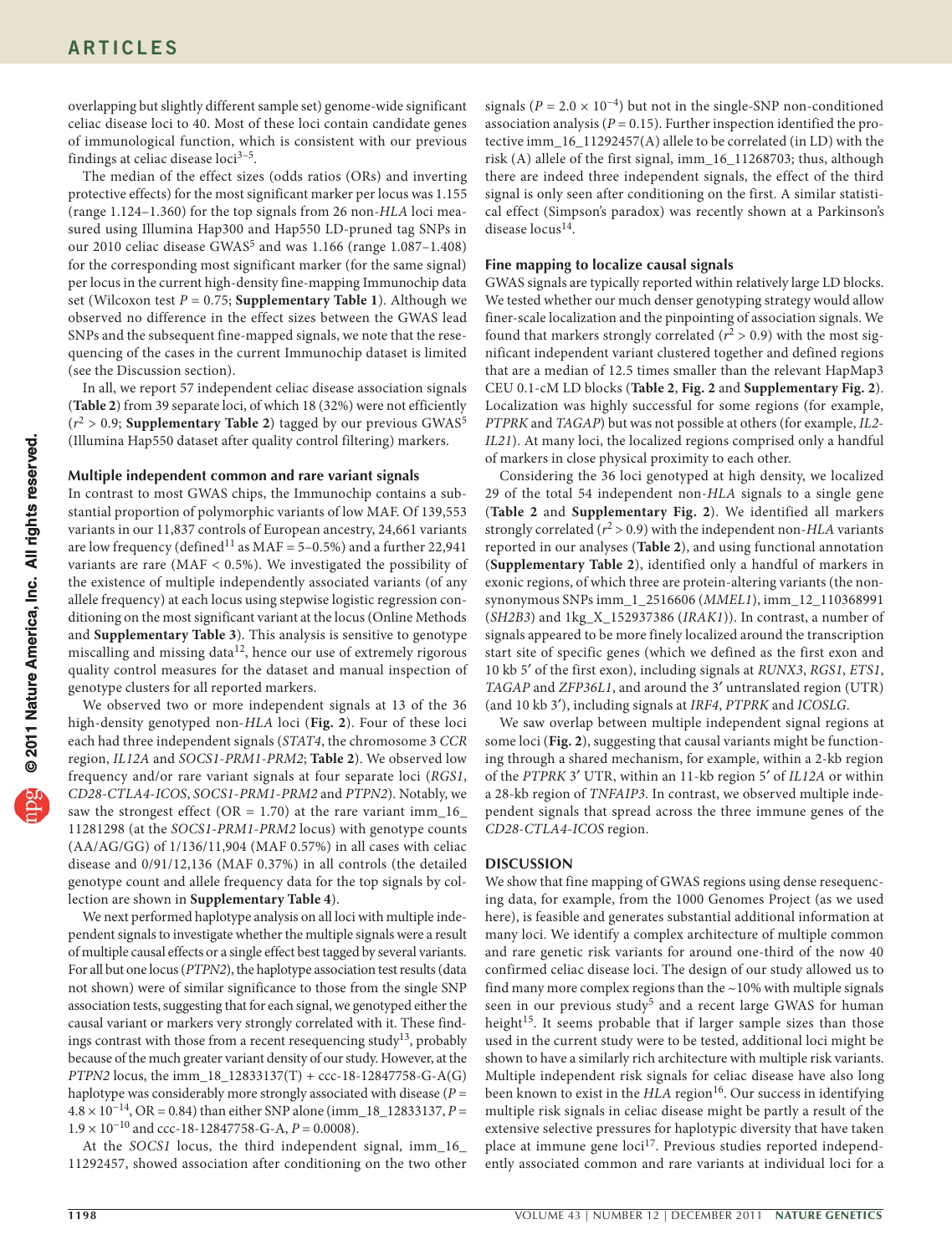handful of phenotypes, for example, fetal hemoglobin $13$ , sick sinus syndrome<sup>[18](#page-8-16)</sup>, Crohn's disease<sup>19</sup> and hypertriglyceridemia<sup>20</sup>. To the best of our knowledge, this is the first study to have comprehensively surveyed the genetic architecture of all known risk loci for a trait.

In part, our identification of rare variants at risk regions relies on the prior discovery of a genome-wide significant common variant association signal at each locus. This then permits a per-locus correction rather than a genome-wide multiple-testing correction when searching for additional independent association signals. Only particularly strong rare variant signals would, on their own, generate significance levels reaching the genome-wide threshold typically used in GWAS ( $P$  < 5 × 10<sup>-8</sup>). Alternative methods, such as collapsing rare variant signals across a gene or functional categories of genes, have therefore been suggested as approaches to this problem<sup>[21](#page-8-19)</sup>. Although a rare variant may occur on a recent haplotypic background and thus show LD at a substantially longer range than common variants, we deliberately restricted our search to around the common-variant LD blocks because to do otherwise would have incurred a considerably greater penalty from multiple testing. Therefore, although our study provides considerable support for exome and whole-genome sequencing efforts aimed at identifying rare risk variants (and those not necessarily restricted to GWAS loci) in common complex diseases, it further highlights the statistical challenges of establishing associations for rare variants.

We used a dense genotyping strategy and a stepwise conditional association analysis but did not identify any rare highly penetrant variants that might explain the genome-wide significant common SNP signals at any of the 39 loci. Our study does have limitations in this regard, particularly: (i) the restriction of the analysis to 0.1-cM LD blocks; (ii) the limited control resequencing sample size of the 1000 Genomes Project pilot CEU dataset; (iii) the limited case resequencing sample size; and (iv) case resequencing being limited to three loci for celiac disease and to selected loci for other immune diseases. We observed a weak trend toward a lower MAF (*P* = 0.042, Wilcoxon test; **Supplementary Table 1**) for the best fine-mapping SNP from the Immunochip analysis compared to the lead SNP from our 2010 tag SNP GWAS (determined by measuring the MAF in a subset of samples genotyped in both datasets). One signal showed a substantially higher MAF (>25% change) using fine mapping and four signals showed a substantially lower MAF using fine mapping (**Supplementary Table 1**), however, all fine-mapping variants corresponding to the lead GWAS SNPs remained common (MAF > 0.10). We suggest that these changes in the MAFs of the lead GWAS SNPs using fine mapping simply reflect a more precise measurement of common frequency risk haplotypes. Although we cannot exclude the possibility that a single high-penetrance lower-frequency variant explains most of the association signal at a locus, especially without more comprehensive resequencing of the cases, we found no evidence to support this possibility in the current fine-mapping analysis. Similarly, although our stepwise selection procedure cannot robustly refute the 'synthetic association' hypothesis—in particular, that a combination of multiple rare variants jointly explains the association signal[22—](#page-8-20)we have so far not observed any evidence supporting this possibility.

We identified 13 new loci for celiac disease at genome-wide significance, most of which have been reported previously at lesser significance levels or in another immune-mediated disease. The Illumina Hap550 chip (used in our 2010 GWAS) would have detected 10 of the 13 new loci and, in total, 39 of the 57 independent non-*HLA* signals that we report here. A current genotyping platform, the Illumina Omni2.5 chip, would have detected 12 of the 13 new loci and, in total, 50 of the 57 independent non-*HLA* signals that we report here.

However, neither of these chips would have provided the finer-scale localization of the Immunochip. The 13 new loci contain many candidate genes with an immunological function  $(P = 0.0002$  for enrichment of the Gene Ontology term 'immune system process'<sup>23</sup>), which is in line with expectations based on our previous studies. We also found evidence suggesting that substantial additional signals exist at other immune-mediated disease loci that are below the genome-wide significance threshold applied to the current dataset. It is a point of debate whether such strict ( $P < 5 \times 10^{-8}$ ) criteria should apply; for example, an analyst might apply a higher Bayesian prior at a locus already reported in another immune-mediated disease. Alternatively, an Immunochip-wide *P* value with a Bonferroni correction for independent SNPs, as was used recently in the Cardiochip custom geno-typing project<sup>[24](#page-8-22)</sup>, of  $P < 1.9 \times 10^{-6}$  (Online Methods) would yield 16 new celiac disease loci in addition to the 13 we identified here. These 16 loci also mostly contain immune system genes. An analysis of these signals of intermediate significance would gain substantial additional power in a meta-analysis across the several hundred thousand samples from multiple immune-mediated disease collections currently being run on the Immunochip.

We found that our previous GWAS using tag SNPs gave very similar estimates of effect size as our current fine-mapping experiment (**Supplementary Table 1**), which is in contrast to a simulation study that suggested that GWAS markers often underestimate  $risk^{14}$ . However, we found substantial evidence for multiple additional signals at known loci and report many new loci. In individuals of European ancestry, the 39 non-*HLA* loci explain 13.7% of the genetic variance of celiac disease (*HLA* variants account for a further ~40%). We also show a long list of effects of weaker significance, which will explain substantial additional heritability.

Only one of the variants reported here was discovered in a diseasespecific resequencing study: ccc-18-12847758-G-A (rs62097857), a marker identified by the WTCCC's resequencing of cases with Crohn's disease and controls (**Supplementary Note**) and that is also present in the Watson genome. We submitted for Immunochip analysis ~4,000 variants from high-throughput resequencing of pools of 80 cases with celiac disease for extended genomic regions at three loci (*RGS1*, *IL12A* and *IL2*-*IL21*; **Supplementary Note**). These loci did not contribute any signals in addition to those obtained from the 1000 Genomes Project pilot CEU variants, although they did increase the number of variants correlated with each signal (that is, the set of markers that probably contains the causal variant(s)) and more precisely define the boundaries of the signal localization. We note that larger-scale resequencing of cases (for example, using many hundreds of samples) would identify a spectrum containing more rare variants than the current study, and this method has previously been used with success at selected genes and phenotypes.

The possibility of performing fine-scale mapping of GWAS regions using, for example, 1000 Genomes Project data, has been discussed as a natural follow-up strategy for such studies<sup>25,[26](#page-8-24)</sup> and has been used recently to identify risk variants in *APOL1* in African-Americans with renal disease<sup>27</sup>. To our knowledge, our current report is the first to test such a strategy on a large scale in a complex disease. At multiple regions, we were able to refine the signal to a handful of variants over a few kb or tens of kb, although some regions (for example, *IL2*-*IL21*) were resistant to this approach, presumably because of the presence of particularly strong LD. Most GWAS report signals mapping to an LD block based on HapMap recombination rates (with a sample size of 60 families from the CEU dataset). In our data, where we have both much denser genotyping than GWAS chips (with a mean of 13.6× the genotyping density at celiac loci compared to the Illumina Hap550 chip)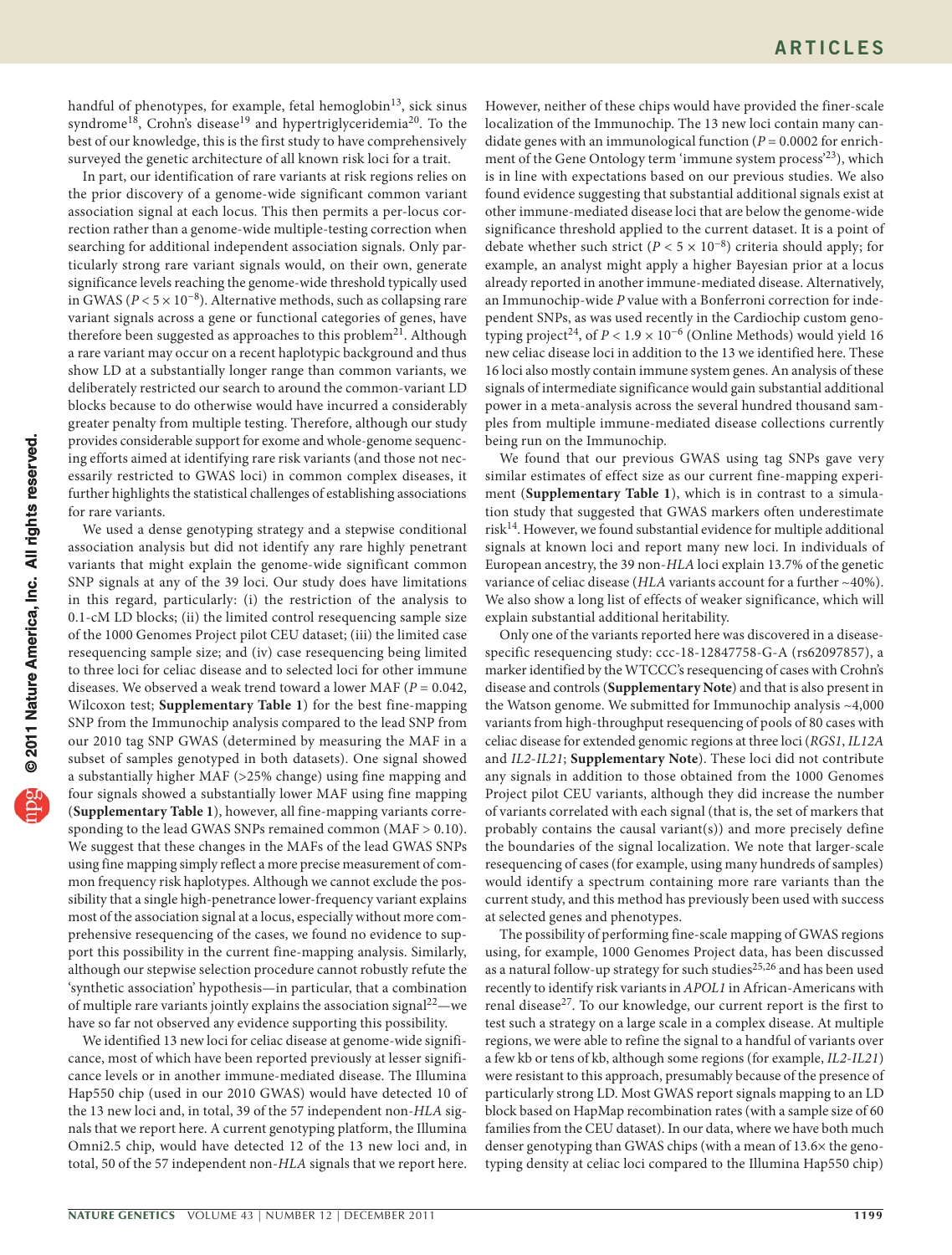and nearly 25,000 genotyped samples for the LD calculations, we are able to observe much finer-scale recombination and more precisely estimate the boundaries of no or minimal recombination intervals. Our findings are similar in terms of genotyping density and the resulting fine-mapped region size and lack of haplotype-specific effects to an earlier study of the *IL2RA* locus in type 1 diabetes<sup>26</sup>. At the majority of regions, we saw a tight block of highly correlated variants rather than a gradual decay of correlation (for example, see the plots for *IL12A* and *PTPRK* in **[Fig. 2](#page-4-0)**). At many loci, we defined a handful of likely candidates as the causal variant(s) to be taken forward to functional studies, although we may have missed candidate variants at some regions as a result of the sample size of the 1000 Genomes Project pilot CEU dataset (60 individuals), the status of the individuals in this dataset as controls and our estimate that  $\sim$ 25% of these variants were excluded from our final dataset. These variants could be assessed by imputation methods<sup>28</sup>, but our approach, particularly in regard to the more sensitive conditional regression analysis, has been to prefer the more accurate direct genotyping of all assayable variants. As much larger reference datasets based on whole-genome resequencing become available (for example, from the 1000 Genomes Project), these datasets could be imputed into our Immunochip dataset, including variants with substantially lower frequency<sup>[29](#page-8-27)</sup>. We also investigated whether our use of multiple ethnic subgroups within Europe (for example, Southern European Spanish compared to Northern European UK populations) or the relatively small Indian collection we used contributed to fine mapping and found that, in most instances, the same degree of localization was possible with just the UK collection alone (data not shown).

Our data suggest that most common risk variants function by influencing regulatory regions, which is consistent with variants previously reported in other immune-mediated diseases and in complex traits in general<sup>[11](#page-8-8)</sup>. The exception is the *SH2B3* non-synonymous SNP imm\_12\_110368991 (rs318[4](#page-8-28)504) reported in our 2008 celiac GWAS<sup>4</sup>, which, even with fine mapping of 938 polymorphic variants from the *SH2B3* region, remains the strongest signal at this locus, suggesting it may be the causal variant. The same variant has been associated with other immune diseases and a functional immune phenotype<sup>[5](#page-8-9)</sup>. Notably, we observed a common ~980-bp intergenic deletion between *IL2* and *IL21* (DGV40686, accurately genotyped by Infinium assay with a control  $MAF = 7.3\%$ ) that correlated with the second independent signal at this region, although we have no evidence to suggest causality at this location.

Our fine-scale localization approach identified probable causal genes at multiple loci and at eight genes signals localized around the 5′ or 3′ regulatory regions. For example, at the *THEMIS*-*PTPRK* locus, two independently associated sets of variants cluster in the 3′ UTR of *PTPRK* (one, imm\_6\_128332892 (rs3190930), is located in a predicted binding site for the microRNA hsa–miR-1910). *PTPRK*, a TGF-β target gene, is involved in CD4+ T cell development, and a deletion mutation in *PTPRK* causes T helper cell deficiency in the LEC rat strain<sup>[30](#page-8-29)</sup>. The signal at *TAGAP* is within a 4-kb region immediately 5′ of the transcription start site and presumably contains promoter elements. At *ETS1*, the signal comprises six variants overlapping the promoter and first exon of the T cell expressed isoform NM\_001162422.1, and one of these variants (imm\_11\_127897147 (rs61907765)) has predicted regulatory potential and overlaps multiple transcription factor binding sites (UCSC GenomeBrowser ChipSeq and ESPERR tracks (see URLs); **Supplementary Table 2**). We observed similarly notable variants in regulatory regions of *RUNX3* (imm\_1\_25165788 (rs11249212)) and *RGS1* (imm\_1\_190807644 (rs1313292) and imm\_1\_190811418 (rs2984920)) (**Supplementary Table 2**). A similar

approach to identify the functional potential of risk variants was recently successfully used to define a causal variant in *TNFAIP3* for systemic lupus erythematosus $31$ . Although we localized signals at many loci, and although recent research suggests the causal gene is often located near the most strongly associated variant<sup>15</sup>, only more detailed functional studies (for example, transcription factor binding assays[31](#page-8-30) and transcriptional activity assays of constructs with individual single nucleotide alterations at risk  $SNPs<sup>32</sup>$  $SNPs<sup>32</sup>$  $SNPs<sup>32</sup>$ ) will show precisely which gene variants might be causal.

We conclude that dense fine mapping of regions identified through GWAS can uncover a complex genetic architecture of independent common and rare variants and can often successfully localize risk variant signals to a small set of SNPs to be taken forward to functional assays. Denser fine-mapping studies using larger resequencing sample sizes from both cases and controls over broader regions might provide further resolution of GWAS signals.

**URLs.** Database of Genomic Variants, [http://projects.tcag.ca/](http://projects.tcag.ca/variation/?source=hg18) [variation/?source=hg18](http://projects.tcag.ca/variation/?source=hg18); T1Dbase, [http://www.t1dbase.org;](http://www.t1dbase.org) UCSC Genome Browser, <http://genome.ucsc.edu/>; ESPERR, [http://www.](http://www.bx.psu.edu/files/projects/esperr/) [bx.psu.edu/files/projects/esperr/](http://www.bx.psu.edu/files/projects/esperr/); SIFT, [http://sift.jcvi.org/;](http://sift.jcvi.org/) BioGPS, [biogps.gnf.org;](biogps.gnf.org) PreventCD consortium, [www.preventceliacdisease.](http://www.preventcd.com) [com;](http://www.preventcd.com) Wellcome Trust Case Control Consortium, [http://www.wtccc.](http://www.wtccc.org.uk/) [org.uk/;](http://www.wtccc.org.uk/) European Genome-Phenome Archive, [http://www.ebi.](http://www.ebi.ac.uk/ega/) [ac.uk/ega/;](http://www.ebi.ac.uk/ega/) R,<http://www.r-project.org/>.

# **Methods**

Methods and any associated references are available in the online version of the paper at http://www.nature.com/naturegenetics/.

*Note: Supplementary information is available on the Nature [Genetics](http://www.nature.com/naturegenetics/) website.*

#### **Acknowledgments**

We thank Coeliac UK for assistance with direct recruitment of individuals with celiac disease and the clinicians from the UK (L.C. Dinesen, G.K.T. Holmes, P.D. Howdle, J.R.F. Walters, D.S. Sanders, J. Swift, R. Crimmins, P. Kumar, D.P. Jewell, S.P.L. Travis and K. Moriarty) who recruited individuals with celiac disease to provide blood samples as described in our previous studies. We thank the Dutch clinicians for recruiting individuals with celiac disease to provide blood samples as described in our previous studies (C.J. Mulder, G.J. Tack, W.H.M. Verbeek, R.H.J. Houwen and J.J. Schweizer). We thank the genotyping facility of the University Medical Center Groningen (UMCG) (P. van der Vlies) for help in generating some of the Immunochip data and S. Jankipersadsing and A. Maatman at the UMCG for preparation of the samples. We thank R. Scott for preparing samples for genotyping and the staff at the University of Pittsburgh Genomics and Proteomics Core Laboratories for performing the genotyping. We thank C. Wallace for assistance with Immunochip SNP selection and J. Stone for coordinating the Immunochip design and production at Illumina. We thank the members of each disease consortium who initiated and sustained the cross-disease Immunochip project. We thank all individuals with celiac disease and all controls for participating in this study.

Funding was provided by the Wellcome Trust (084743 to D.A.v.H.), by grants from the Celiac Disease Consortium and an Innovative Cluster approved by the Netherlands Genomics Initiative. Partial funding was provided by the Dutch Government (BSIK03009 to C. Wijmenga) and the Netherlands Organisation for Scientific Research (NWO, grant 918.66.620 to C. Wijmenga). Funding was also provided by the US National Institutes of Health grant 1R01CA141743 (to R.H.D.) and Fondo de Investigación Sanitaria grants FIS08/1676 and FIS07/0353 (to E.U.). This research utilized resources provided by the Type 1 Diabetes Genetics Consortium, a collaborative clinical study sponsored by the National Institute of Diabetes and Digestive and Kidney Diseases, the National Institute of Allergy and Infectious Diseases, the National Human Genome Research Institute, the National Institute of Child Health and Human Development and the Juvenile Diabetes Research Foundation International and is supported by the US National Institutes of Health grant U01-DK062418. We acknowledge use of DNA from The UK Blood Services collection of Common Controls (UKBS-CC collection), which is funded by the Wellcome Trust grant 076113/C/04/Z and by US National Institute for Health Research program grant to the National Health Service Blood and Transplant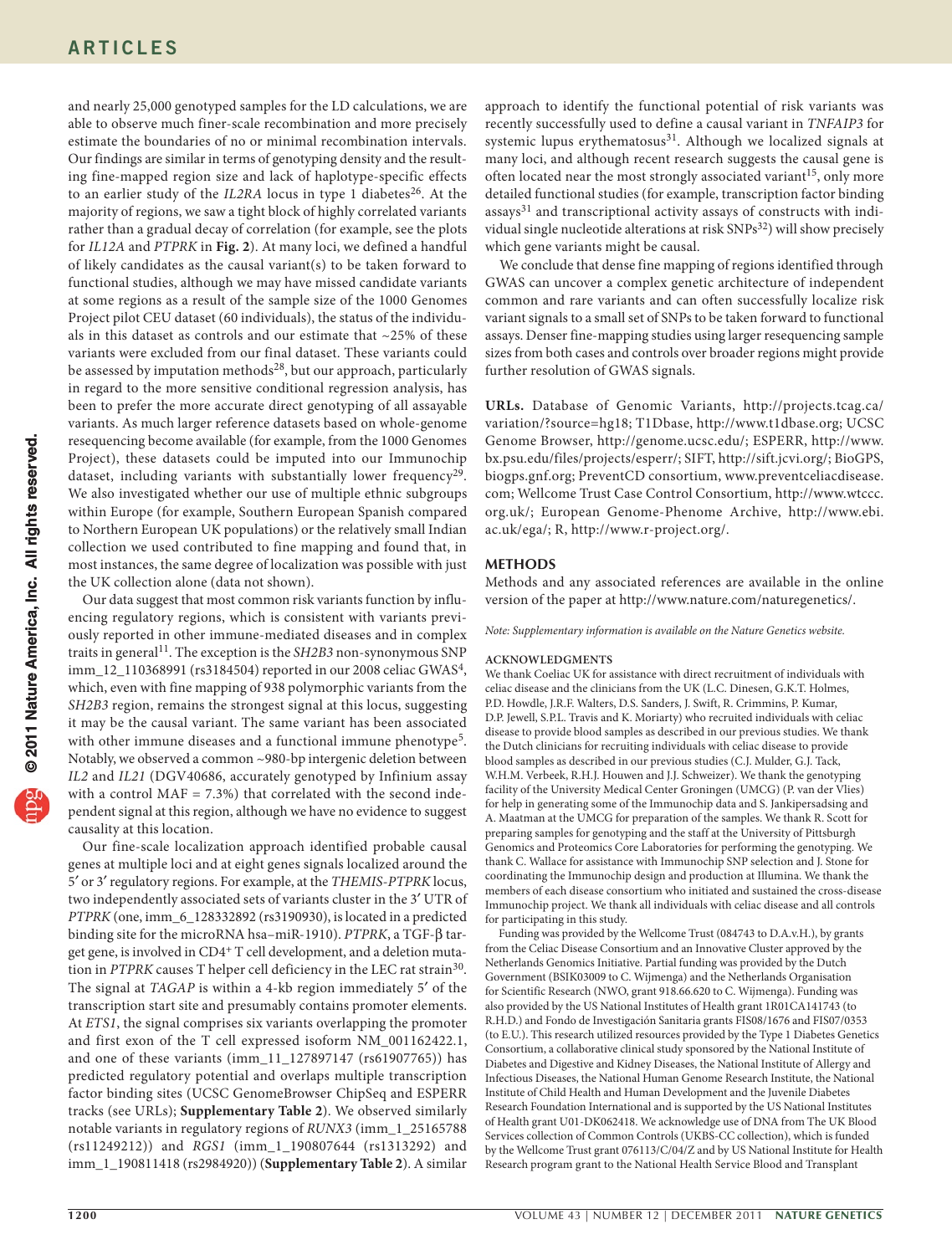(RP-PG-0310-1002). The collection was established as part of the WTCCC $^{33}$  $^{33}$  $^{33}$ . We acknowledge the use of DNA from the British 1958 Birth Cohort collection, which is funded by the UK Medical Research Council grant G0000934 and the Wellcome Trust grant 068545/Z/02. S.S. is supported by a Senior Research Fellowship from the Council for Scientific and Industrial Research (CSIR), New Dehli, India.

#### **AUTHOR CONTRIBUTIONS**

D.A.v.H. and C. Wijmenga led the study. D.A.v.H., K.A.H., G.T. and C. Wijmenga wrote the paper. K.A.H., G.T., V.Mistry, N.A.B., J.R., M.P., M.Mitrovic, R.H.D. and K.F. performed DNA sample preparation and genotyping assays. D.A.v.H., V.P., K.A.H. and G.T. performed the statistical analysis. All other authors contributed primarily to the sample collection and phenotyping. P.D. led the formation of the Immunochip Consortium, and SNP selection was performed by J.C.B. and C. Wallace. All authors reviewed the final manuscript.

#### **COMPETING FINANCIAL INTERESTS**

The authors declare no competing financial interests.

Published online at http://www.nature.com/naturegenetics/.

Reprints and permissions information is available online at http://www.nature.com/ reprints/index.html.

- <span id="page-8-0"></span>1. Bingley, P.J. *et al.* Undiagnosed coeliac disease at age seven: population based prospective birth cohort study. *Br. Med. J.* 328, 322–323 (2004).
- <span id="page-8-1"></span>2. West, J. *et al.* Seroprevalence, correlates, and characteristics of undetected coeliac disease in England. *Gut* 52, 960–965 (2003).
- <span id="page-8-2"></span>3. van Heel, D.A. *et al.* A genome-wide association study for celiac disease identifies risk variants in the region harboring *IL2* and *IL21*. *Nat. Genet.* 39, 827–829 (2007).
- <span id="page-8-28"></span>4. Hunt, K.A. *et al.* Newly identified genetic risk variants for celiac disease related to the immune response. *Nat. Genet.* 40, 395–402 (2008).
- <span id="page-8-9"></span>5. Dubois, P.C. *et al.* Multiple common variants for celiac disease influencing immune gene expression. *Nat. Genet.* 42, 295–302 (2010).
- <span id="page-8-3"></span>6. Trynka, G. *et al.* Coeliac disease-associated risk variants in *TNFAIP3* and *REL* implicate altered NF-κB signalling. *Gut* 58, 1078–1083 (2009).
- <span id="page-8-4"></span>Zhernakova, A., van Diemen, C.C. & Wijmenga, C. Detecting shared pathogenesis from the shared genetics of immune-related diseases. *Nat. Rev. Genet.* 10, 43–55 (2009).
- <span id="page-8-5"></span>8. Smyth, D.J. *et al.* Shared and distinct genetic variants in type 1 diabetes and celiac disease. *N. Engl. J. Med.* 359, 2767–2777 (2008).
- <span id="page-8-6"></span>9. Zhernakova, A. *et al.* Meta-analysis of genome-wide association studies in celiac disease and rheumatoid arthritis identifies fourteen non-HLA shared loci. *PLoS Genet.* 7, e1002004 (2011).
- <span id="page-8-7"></span>10. Cortes, A. & Brown, M.A. Promise and pitfalls of the Immunochip. *Arthritis Res. Ther.* 13, 101 (2011).
- <span id="page-8-8"></span>11. 1000 Genomes Project Consortium. A map of human genome variation from population-scale sequencing. *Nature* 467, 1061–1073 (2010).
- <span id="page-8-10"></span>12. Clayton, D.G. *et al.* Population structure, differential bias and genomic control in a large-scale, case-control association study. *Nat. Genet.* 37, 1243–1246 (2005).
- <span id="page-8-11"></span>13. Galarneau, G. *et al.* Fine-mapping at three loci known to affect fetal hemoglobin levels explains additional genetic variation. *Nat. Genet.* 42, 1049–1051 (2010).
- <span id="page-8-12"></span>14. Spencer, C., Hechter, E., Vukcevic, D. & Donnelly, P. Quantifying the underestimation of relative risks from genome-wide association studies. *PLoS Genet.* 7, e1001337 (2011).
- <span id="page-8-13"></span>15. Lango Allen, H. *et al.* Hundreds of variants clustered in genomic loci and biological pathways affect human height. *Nature* 467, 832–838 (2010).
- <span id="page-8-14"></span>16. van Heel, D.A., Hunt, K., Greco, L. & Wijmenga, C. Genetics in coeliac disease. *Best Pract. Res. Clin. Gastroenterol.* 19, 323–339 (2005).
- <span id="page-8-15"></span>17. Zhernakova, A. *et al.* Evolutionary and functional analysis of celiac risk loci reveals SH2B3 as a protective factor against bacterial infection. *Am. J. Hum. Genet.* 86, 970–977 (2010).
- <span id="page-8-16"></span>18. Holm, H. *et al.* A rare variant in *MYH6* is associated with high risk of sick sinus syndrome. *Nat. Genet.* 43, 316–320 (2011).
- <span id="page-8-17"></span>19. Lesage, S. *et al. CARD15/NOD2* mutational analysis and genotype-phenotype correlation in 612 patients with inflammatory bowel disease. *Am. J. Hum. Genet.* 70, 845–857 (2002).
- <span id="page-8-18"></span>20. Johansen, C.T. *et al.* Excess of rare variants in genes identified by genome-wide association study of hypertriglyceridemia. *Nat. Genet.* 42, 684–687 (2010).
- <span id="page-8-19"></span>21. Asimit, J. & Zeggini, E. Rare variant association analysis methods for complex traits. *Annu. Rev. Genet.* 44, 293–308 (2010).
- <span id="page-8-20"></span>22. Dickson, S.P., Wang, K., Krantz, I., Hakonarson, H. & Goldstein, D.B. Rare variants create synthetic genome-wide associations. *PLoS Biol.* 8, e1000294 (2010).
- <span id="page-8-21"></span>23. Zheng, Q. & Wang, X.J. GOEAST: a web-based software toolkit for Gene Ontology enrichment analysis. *Nucleic Acids Res.* 36, W358–W363 (2008).
- <span id="page-8-22"></span>24. Lanktree, M.B. *et al.* Meta-analysis of dense gene-centric association studies reveals common and uncommon variants associated with height. *Am. J. Hum. Genet.* 88, 6–18 (2011).
- <span id="page-8-23"></span>25. Donnelly, P. Progress and challenges in genome-wide association studies in humans. *Nature* 456, 728–731 (2008).
- <span id="page-8-24"></span>26. Lowe, C.E. *et al.* Large-scale genetic fine mapping and genotype-phenotype associations implicate polymorphism in the *IL2RA* region in type 1 diabetes. *Nat. Genet.* 39, 1074–1082 (2007).
- <span id="page-8-25"></span>27. Genovese, G. *et al.* Association of trypanolytic ApoL1 variants with kidney disease in African Americans. *Science* 329, 841–845 (2010).
- <span id="page-8-26"></span>28. Shea, J. *et al.* Comparing strategies to fine-map the association of common SNPs at chromosome 9p21 with type 2 diabetes and myocardial infarction. *Nat. Genet.* 43, 801–805 (2011).
- <span id="page-8-27"></span>29. Jostins, L., Morley, K.I. & Barrett, J.C. Imputation of low-frequency variants using the HapMap3 benefits from large, diverse reference sets. *Eur. J. Hum. Genet.* 19, 662–666 (2011).
- <span id="page-8-29"></span>30. Asano, A., Tsubomatsu, K., Jung, C.G., Sasaki, N. & Agui, T. A deletion mutation of the protein tyrosine phosphatase kappa (*Ptprk*) gene is responsible for T-helper immunodeficiency (thid) in the LEC rat. *Mamm. Genome* 18, 779–786 (2007).
- <span id="page-8-30"></span>31. Adrianto, I. *et al.* Association of a functional variant downstream of *TNFAIP3* with systemic lupus erythematosus. *Nat. Genet.* 43, 253–258 (2011).
- <span id="page-8-31"></span>32. Musunuru, K. *et al.* From noncoding variant to phenotype via *SORT1* at the 1p13 cholesterol locus. *Nature* 466, 714–719 (2010).
- <span id="page-8-32"></span>33. Wellcome Trust Case Control Consortium. Genome-wide association study of 14,000 cases of seven common diseases and 3,000 shared controls. *Nature* 447, 661–678 (2007).

<sup>1</sup>Genetics Department, University Medical Center and University of Groningen, Groningen, The Netherlands. <sup>2</sup>Blizard Institute, Barts and The London School of Medicine and Dentistry, Queen Mary University of London, London, UK. <sup>3</sup>Department of Gastroenterology, Vrije Universiteit (VU) Medical Center, Amsterdam, The Netherlands. <sup>4</sup>Fondazione Istituto Di Ricovero e Cura a Carattere Scientifico (IRCCS) Ospedale Maggiore Policlinico, Mangiagalli e Regina Elena, Milan, Italy.<br><sup>5</sup>Department of Medical Sciences, University of Milan, Mi Centre, Charterhouse Square, London, UK. <sup>7</sup>Universitat Rovira I Virgili, Department of Paediatric Gastroenterology, Hospital Univesitari de Sant Joan de Reus, Reus, Spain. <sup>8</sup>Immunology Department, Hospital Clínico S. Carlos, Instituto de Investigación Sanitaria San Carlos (IdISSC), Madrid, Spain. <sup>9</sup>Division of Gastroenterology, Hepatology and Nutrition, Department of Medicine, University of Pittsburgh School of Medicine, Pittsburgh, Pennsylvania, USA. <sup>10</sup>Department of Human Genetics, University of Pittsburgh Graduate School of Public Health, Pittsburgh, Pennsylvania, USA. 11Wellcome Trust Sanger Institute, Hinxton, Cambridge, UK. 12Department of Gastroenterology, University Medical Center and Groningen University, Groningen, The Netherlands. 13Immunogenetics Research Laboratory, Hospital de Cruces, Barakaldo, Bizkaia, Spain. <sup>14</sup>European Laboratory for Food Induced Disease, University of Naples Federico II, Naples, Italy. <sup>15</sup>Department of Medicine, Radboud University Nijmegen Medical Centre, Nijmegen, The Netherlands. 16Nijmegen Institute for Infection, Inflammation and Immunity (N4i), Radboud University Nijmegen Medical Centre, Nijmegen, The Netherlands. <sup>17</sup>Department of Molecular Medicine, Sapienza University of Rome, Rome, Italy. <sup>18</sup>Dayanand Medical College and Hospital, Ludhiana, Punjab, India. <sup>19</sup>University of Maribor, Faculty of Medicine, Center for Human Molecular Genetics and Pharmacogenomics, Maribor, Slovenia.<br><sup>20</sup>Juvenile Diabetes Research Foundation, Wellcome Trust Diab Research, University of Cambridge, Cambridge, UK. <sup>21</sup>Center for Public Health Genomics, University of Virginia, Charlottesville, Virginia, USA. <sup>22</sup>University College<br>London Genomics, Institute of Child Health, University <sup>24</sup>Pediatric Gastroenterology Department, La Fe University Hospital, Valencia, Spain. <sup>25</sup>Department of Gastroenterology, Hepatology and Immunology, Children's Memorial Health Institute, Warsaw, Poland. <sup>26</sup>Department of Genetics, University of Delhi, South Campus, New Delhi, India. <sup>27</sup>Department of Pediatrics, The Medical University of Warsaw, Warsaw, Poland. <sup>28</sup>Department of Pediatrics, University of Naples Federico II, Naples, Italy. <sup>29</sup>Department of Paediatric Gastroenterology, University Medical Centre Utrecht, Utrecht, The Netherlands. <sup>30</sup>Department of Rheumatology, Leiden University Medical Center, Leiden, The Netherlands. <sup>31</sup>A full list of members is provided in the Supplementary Note. <sup>32</sup>Department of Pathology, Children's Memorial Health Institute, Warsaw, Poland. <sup>33</sup>Department of Paediatrics, Leiden University Medical Centre, Leiden, The Netherlands. <sup>34</sup>Department of Experimental Medicine, Faculty of Medicine, University of Milano-Bicocca, Monza, Italy.<br><sup>35</sup>University College London Genetics Institute, Univers directed this work. Correspondence should be addressed to D.A.v.H. (d.vanheel@qmul.ac.uk) or C.W. (c.wijmenga@medgen.umcg.nl).